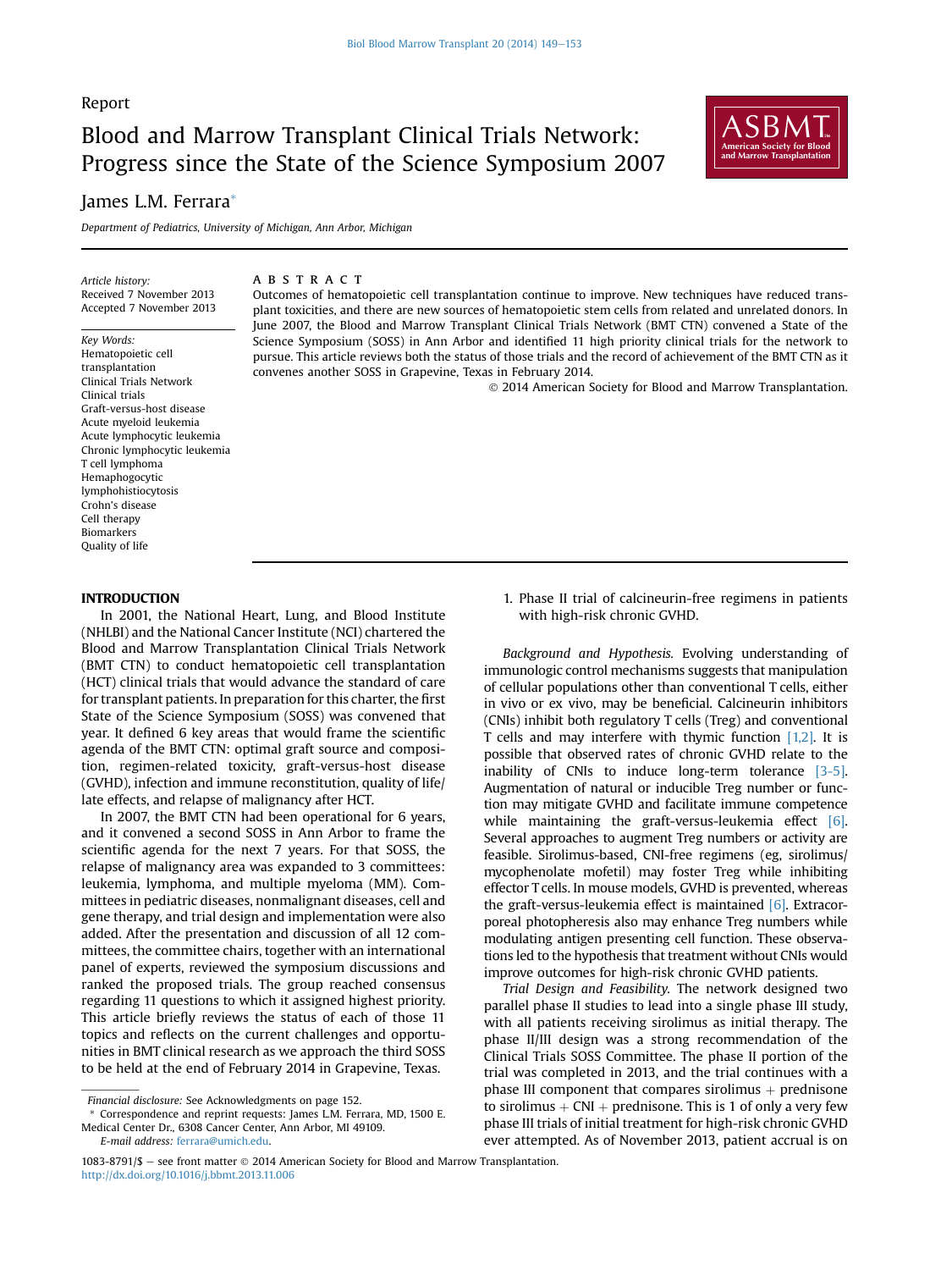target, with 140 of 300 patients, and is expected to be complete in early 2016.

2. Phase III comparison of peritransplant stress management interventions on quality of life (QOL).

Background and Hypothesis. Many studies have documented deficits in QOL after HCT, but few have tested interventions to improve QOL and functioning. Data from single centers suggest that exercise and stress management improves QOL and functional status in HCT recipients [\[7-13\]](#page-3-0).

Trial Design and Feasibility. We designed a phase III randomized trial (BMT CTN 0902) to test the hypothesis that an exercise and stress management program would reduce fatigue and stress and improve QOL in HCT recipients. We compared usual care to a stress management intervention based on exercise and relaxation/imagery techniques in 710 patients. The primary endpoints were QOL and functional status at day 100 as measured by self-assessment. Accrual was extremely brisk and was completed within  $2^{1}/_{2}$  years. Final results will be published later this year. Regardless of results, the demonstration that such studies can be completed rapidly in a multicenter setting using the BMT CTN infrastructure will encourage evaluation of future QOL interventions in HCT.

3. Phase III comparison of tandem autotransplant followed by lenalidomide maintenance versus consolidation therapy with bortezomib, lenalidomide, and dexamethasone followed by lenalinomide maintenance versus immediate maintenance therapy with lenalidomide in patients receiving a single autotransplant for MM.

Background and Hypothesis. MM is the most common indication for autologous HCT  $[14]$ . The availability of new agents and combinations now results in complete remission and near complete remission rates of over 50%, but best long-term survival is seen in protocols that include autologous transplantation as part of initial therapy [\[15\].](#page-3-0) The most appropriate post-transplant therapy to prolong both progression-free and overall survival is still undefined.

Trial Design and Feasibility. The Network designed a 3-arm trial (BMT CTN 0702) to test the hypothesis that there is no benefit of tandem transplantation in the context of modern post-transplant therapy for MM. Patients were randomized to receive 1 of 3 therapies after the first transplant: (1) second autologous HCT or (2) 4 cycles of combination therapy with bortezomib, lenalidomide, and dexamethasone or (3) observation. All patients received lenalidomide maintenance therapy. This 750-patient trial (250 per arm) completed accrual ahead of schedule in November 2013. An ancillary study (PRIMER) will evaluate 7 color flow cytometry to monitor residual disease by immunophenotype.

4. Phase III comparison of chemotherapy versus unrelated donor HCT in patients with high-risk acute myeloid leukemia (AML) in first complete remission.

Background and Hypothesis. AML is the primary indication for unrelated donor transplantation, although many physicians defer this approach until after chemotherapy failure. Randomized trials and 2 meta-analyses have shown that HLAidentical sibling grafts improve survival compared with chemotherapy [\[16,17\].](#page-3-0) Survival of AML patients with high-risk cytogenetics transplanted in first remission is similar (45%), whether the donors are HLA-identical siblings or unrelated volunteers [\[18\]](#page-3-0). We will test the hypothesis that unrelated donor transplantation soon after induction chemotherapy improves survival of patients with AML compared with treatment with best chemotherapy.

Trial Design and Feasibility. The committee proposed a phase III trial comparing unrelated donor HCT to chemotherapy for AML patients with high-risk cytogenetics, aged 18 to 60 years. A Southwest Oncology Group (SWOG)-led collaboration among US cooperative groups recently initiated a trial (S2013) to test the hypothesis that it is possible to bring at least 60% of high-risk patients to allogeneic HCT in first complete remission with current donor availability.

5. Phase III comparison of full-intensity conditioning versus reduced-intensity conditioning (RIC) in allogeneic HCT recipients with AML aged 30 to 60 years.

Background and Hypothesis. RIC regimens in older patients with AML in first remission are associated with relapse rates not too dissimilar from those seen with more intensive regimens in younger patients. Thus, the conduct of a prospective randomized comparison of a conventional intensive preparative regimen with an RIC regimen in middle-aged (30 to 60 years) patients with AML is warranted.

Trial Design and Feasibility. We designed a randomized, 2-arm, phase III trial (BMT CTN 0901) to test the hypothesis that a reduction in the intensity of conditioning would decrease treatment-related mortality without increasing relapse, leading to a safer and equally effective regimen in patients ages 30 to 60 years with AML and myelodysplastic syndrome. Accrual to this 356-patient trial is ahead of target as of November 2013 and is expected to be complete in the summer of 2015.

6. Phase III comparison of chemotherapy  $+$  dasatinib versus allogeneic HCT in patients with  $Ph+$  acute lymphocytic leukemia.

Background and Hypothesis. Before the availability of imatinib and other BCR-ABL tyrosine kinase inhibitors, the outlook for patients with  $Ph$  acute lymphocytic leukemia treated with conventional chemotherapy was extremely poor, and, accordingly, allogeneic HCT was the treatment of choice. Several groups using imatinib in combination with conventional chemotherapy reported outcomes in  $Ph+$  acute lymphocytic leukemia that rival those obtained with allogeneic HCT [\[19-21\].](#page-3-0) Preliminary data suggest that the more potent tyrosine kinase inhibitor, dasatinib, can be combined with intensive chemotherapy safely. We will test the hypothesis that modern chemotherapy incorporating a tyrosine kinase inhibitor will yield disease-free survival similar to that achieved with allogeneic HCT.

Trial Design and Feasibility. Because this trial would evaluate patients at the time of diagnosis and include those who would not receive an allogeneic HCT, SWOG led the effort and followed the suggestion of this committee, designing a phase III, "biologic assignment" trial (S0805) in which patients either received an allogeneic HCT in first complete remission if an appropriate donor was available or were treated with hyper-cyclophosphamide, vincristine, adriamycin, dexamethasone (CVAD) and dasatinib. The trial met its accrual target of 100 patients in September 2013.

7. Phase II trial of reduced-intensity allogeneic HCT in patients with very high-risk chronic lymphocytic leukemia (CLL).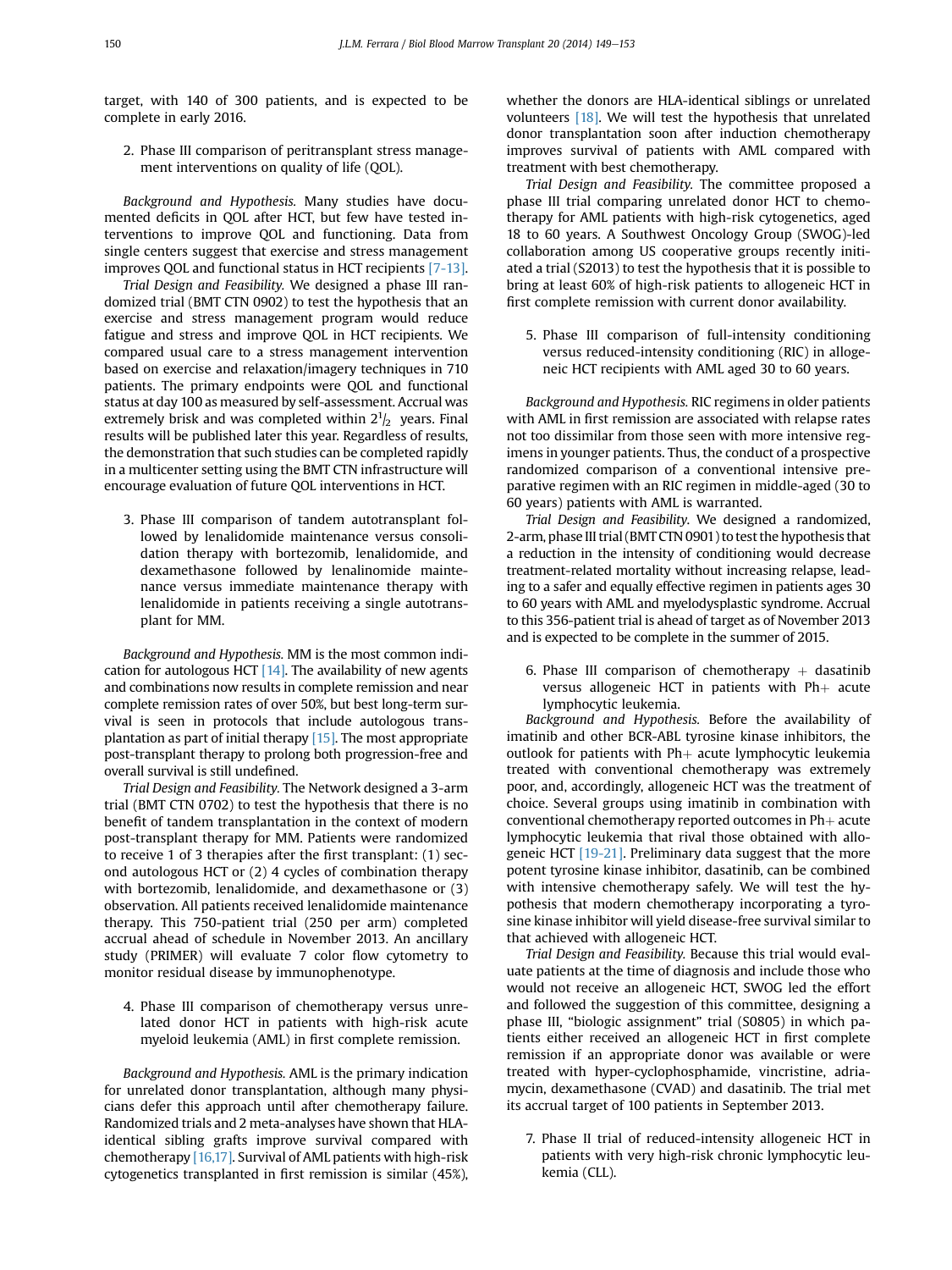Background and Hypothesis. Approximately 25% of patients with CLL have aggressive disease with a shorter overall survival [\[22\]](#page-3-0). Preliminary results with RIC allogeneic HCT in patients with fludarabine-resistant CLL have yielded encouraging results [\[23\].](#page-3-0)

Trial Design and Feasibility. In collaboration with Cancer and Leukemia Group B (CALGB) (now the Alliance), we designed a phase II trial to test the hypothesis that RIC allogeneic HCT will improve survival in patients with advanced CLL. The protocol team divided patients into 2 cohorts of 39 (early and advanced). As of November 2013, the advanced cohort had nearly finished accrual (35/39), but accrual in the early disease arm is considerably slower (14/39).

8. Phase II trial of reduced-intensity allogeneic HCT as primary therapy for peripheral T cell lymphoma.

Background and Hypothesis. Patients with peripheral T cell lymphomas typically respond to frontline therapy, but most patients ultimately relapse, leading to shortened survivals despite the use of autologous HCT as consolidation therapy in first complete remission or as a salvage therapy  $[24]$ . These observations underscore the need for investigation of allogeneic HCT in this lymphoma subtype. Progress has been limited partly because of the low incidence and the heterogeneity of histologies in this particular non-Hodgkin lymphoma subtype.

Trial Design and Feasibility. The BMT CTN worked closely with CALGB for 3 years in the design of this trial (CALGB 100901), but the effort was discontinued because of the rarity of the disease and the low likelihood that the trial could complete accrual.

9. Phase II trial of reduced-intensity allogeneic HCT in children with hemophagocytic lymphohistiocytosis (HLH).

Background and Hypothesis. Hemophagocytic disorders comprise primarily HLH but include X-linked lymphoproliferative syndrome, Chediak-Higashi syndrome, and Griscelli syndrome. These nonmalignant syndromes are often fatal and are characterized by hyperproduction of inflammatory cytokines such as tumor necrosis factor-a. The diagnosis of HLH can be established by genetic and functional testing. Allogeneic HCT is the only curative option, but a major barrier to success is 35% treatment-related mortality associated with intensive conditioning regimens [\[25\].](#page-3-0)

Trial Design and Feasibility. We designed a multicenter, phase II trial (BMT CTN 1204) of 35 patients to test the hypothesis that RIC will result in improved survival by decreased treatment-related mortality without loss of efficacy for patients with HLH. Pilot data [\[26,27\]](#page-3-0) suggest that an RIC regimen is safe and effective in children with nonmalignant disorders, including HLH. Accrual began at the end of 2013 and is expected to last 3 years.

10. Phase II trial of autologous HCT for refractory Crohn's disease.

Background and Hypothesis. Preliminary data suggest that Crohn's disease may also be amenable to therapy with autologous HCT, which has shown promise in controlling several autoimmune diseases [\[28-30\]](#page-3-0). The mechanism of disease control is purported to be through resetting of the patient's immune system. Currently, 3 national trials are supported by the National Institute of Allergy and Infectious Diseases of autologous HCT for autoimmune diseases. Uncontrolled single-center data suggest efficacy for autologous HCT in severe Crohn's disease [\[31,32\].](#page-3-0) A multinational trial is currently accruing patients in Europe.

Trial Design and Feasibility. We proposed to test the hypothesis that autologous HCT with positively selected  $CD34<sup>+</sup>$ peripheral blood progenitor cells would result in improved survival for patients with severe Crohn's disease in a multicenter phase II trial. The feasibility of this trial was questioned almost immediately because HCTs occur only rarely for this and other autoimmune diseases in the United States, in large part because of the difficulty in obtaining insurance coverage for the clinical costs of these procedures. The trial was never initiated.

11. Cell therapy: phase II trial of HLA-matched, viralspecific cytotoxic T lymphohocytes to treat adenoviral infections.

Background and Hypothesis. Although multivirus-specific cytotoxic T lymphohocytes have proven efficacy, the current methodology using repeated stimulation with antigen presenting cells expressing viral antigens is too cumbersome to use in multicenter trials [\[33\]](#page-3-0). Similar approaches using allodepleted T cells are still being optimized [\[34,35\]](#page-4-0). Alternative means of reconstituting antiviral immunity include rapid selection processes using tetramer selection or  $\gamma$ -interferon capture, but the former restricts specificity, whereas the latter produces low yields. Another option is banked allogeneic lines, which could be manufactured with the assistance of the Production Assistance for Cellular Therapies program; a study used allogeneic Epstein-Barr virus-specific cytotoxic T lymphohocytes lines in patients with post-transplant lymphoma [\[36\]](#page-4-0).

Trial Design and Feasibility. Using protocol templates and case report forms from the BMT CTN, the Production Assistance for Cellular Therapies program led a phase II multicenter study of banked allogeneic trivirus-specific T cells for 50 allogeneic HCT recipients with resistant cytomegalovirus, adenoviral, or Epstein-Barr virus infection (NCT00711035). The trial was sponsored by the NHLBI, accrual was completed in 2011, and its results were published last year. Sponsored by NHLBI, and completed accrual in 2011. Its results were published last year [\[37\]](#page-4-0).

The last SOSS also unanimously recommended that the BMT CTN form a Biomarkers Committee that would consider appropriate standardization of sample banks and potential processing across all network protocols. The search for biomarkers is proceeding in many other diseases, and the BMT CTN would benefit from discussion and interchange with those groups on a regular basis. Not only did the network form such a committee, which now reviews the biospecimen collection in all new protocols, the committee designed an additional trial to establish a cohort of prospectively collected biologic samples from 1500 patients (BMT CTN 1202) to be a shared resource for future allogeneic HCT trials. Accrual is extremely brisk and well ahead of projections, with completion estimated in  $2^1\!/_2\,$  years.

Thus, 9 of the 11 trials recommended were launched; 4 have already completed patient accrual, and 5 are ongoing. Two were never launched because a more careful analysis determined they were infeasible. During this time, the Network also completed 9 protocols recommended by the initial SOSS in 2001 and continued or launched an additional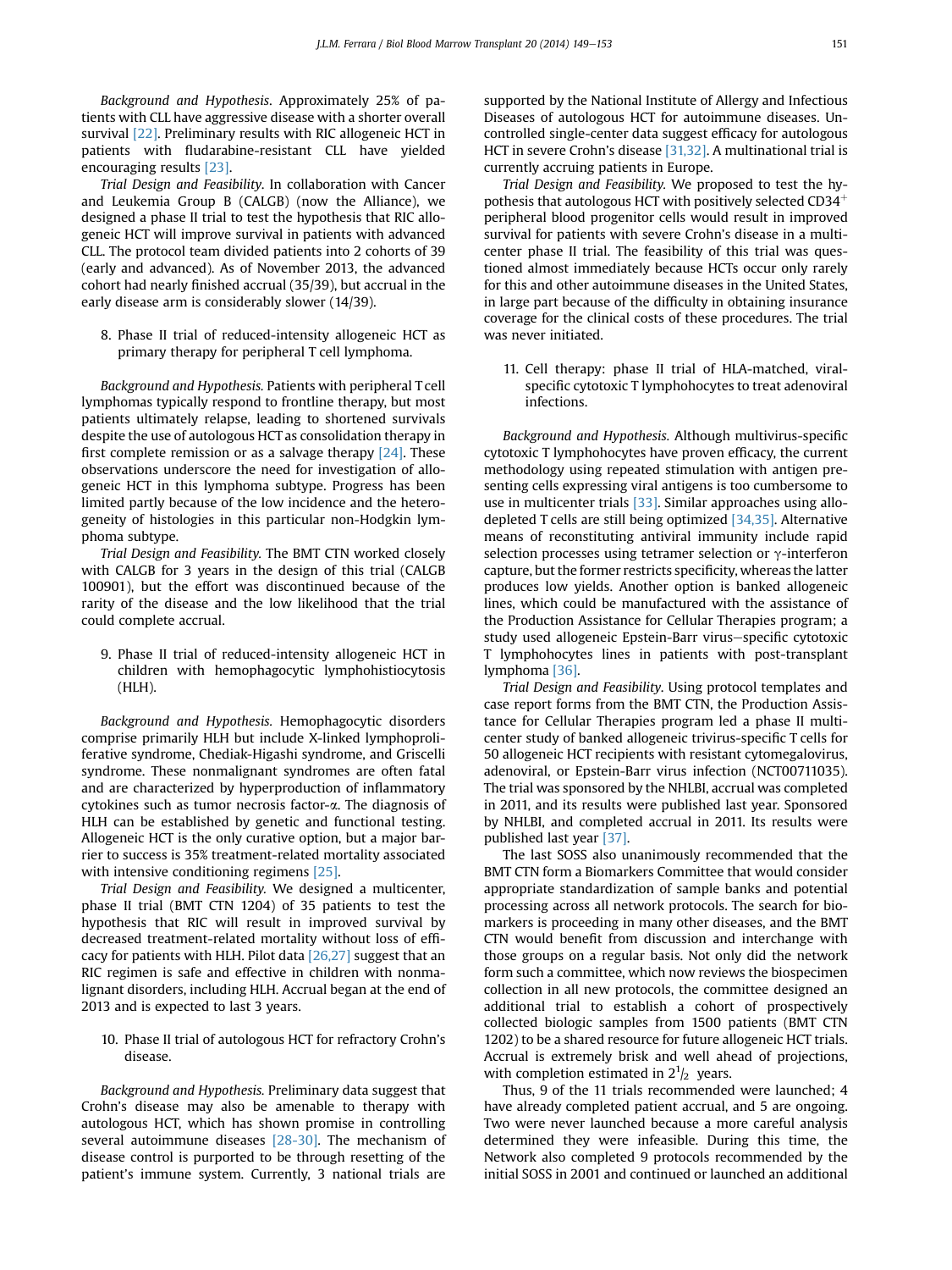<span id="page-3-0"></span>10 trials, some in collaboration with other networks, publishing 26 peer-reviewed papers with several more currently under review. This remarkable record of achievement, which includes the accrual of almost 4000 patients to 25 clinical trials in the past 6 years, is due to several important factors. Perhaps the most important is the NIH collaboration that enabled the establishment of the BMT CTN: both NHLBI and NCI have jointly supported the BMT CTN from its initiation. The issues addressed by the BMT CTN include priority areas for both Institutes, and the network's ability to successfully address them has been greatly enhanced by inter-Institute cooperation and resource-sharing, including emendation of NIH policies and procedures to accelerate the design and implementation of important trials. This culture of collaboration extends to other Networks and protocol team members who frequently face shifting priorities, lack of access to new drugs, and elusive clinical equipoise in their search for the common ground needed for successful protocols.

A second instrumental factor is the strong and steady leadership of the BMT CTN Steering Committee, with its constant efforts to harmonize efforts within the Network as well as its commitment to work effectively with the NCI cooperative groups and other networks and consortia. A third key factor was the transparency, inclusiveness, and external validation of the 2007 SOSS process itself. To gain the widest perspectives possible, individual members of the BMT CTN Steering Committee each participated in only 1 SOSS committee and all committees were composed primarily of individuals outside the Network leadership. Additionally, members of the NCI cooperative groups were included in all the malignancy committees (leukemia, lymphoma, MM) and several other committees. A panel of external international experts evaluated all the recommendations and led vigorous question periods after each committee presentation. All these factors led to a remarkable consensus at the end of the conference. The 2007 symposium has served as the template for the upcoming meeting in Texas, which we expect to represent another key milestone in our common efforts to make HCT safer, more effective, and more available to all patients who might benefit from this important therapy.

### ACKNOWLEDGMENTS

Financial disclosure: The authors have nothing to disclose. Conflict of interest statement: There are no conflicts of interest to disclose.

#### REFERENCES

- 1. [Beschorner WE, Suresch DL, Shinozawa T, et al. Thymic immunopa](http://refhub.elsevier.com/S1083-8791(13)00525-9/sref1)[thology after cyclosporine: effect of irradiation and age on medullary](http://refhub.elsevier.com/S1083-8791(13)00525-9/sref1) [involution and recovery.](http://refhub.elsevier.com/S1083-8791(13)00525-9/sref1) Transplant Proc. 1988;20:1072-1078.
- 2. [Shinozawa T, Beschorner WE, Hess AD. The thymus and prolonged](http://refhub.elsevier.com/S1083-8791(13)00525-9/sref2) [administration of cyclosporine.](http://refhub.elsevier.com/S1083-8791(13)00525-9/sref2) Transplant. 1990;50:106-111.
- 3. [Kansu E, Gooley T, Flowers ME, et al. Administration of cyclosporine for](http://refhub.elsevier.com/S1083-8791(13)00525-9/sref3) [24 months compared with 6 months for prevention of chronic graft](http://refhub.elsevier.com/S1083-8791(13)00525-9/sref3)[versus-host disease: a prospective randomized clinical trial.](http://refhub.elsevier.com/S1083-8791(13)00525-9/sref3) Blood. [2001;98:3868-3870](http://refhub.elsevier.com/S1083-8791(13)00525-9/sref3).
- 4. [Beschorner WE, Hess AD, Shinn CA, et al. Transfer of cyclosporine](http://refhub.elsevier.com/S1083-8791(13)00525-9/sref4)[associated syngeneic graft-versus-host disease by thymocytes. Resem](http://refhub.elsevier.com/S1083-8791(13)00525-9/sref4)[blance to chronic graft-versus-host disease.](http://refhub.elsevier.com/S1083-8791(13)00525-9/sref4) Transplantation. 1988;45: [209-215](http://refhub.elsevier.com/S1083-8791(13)00525-9/sref4).
- 5. [Santos GW, Hess AD, Vogelsang GB. Graft-versus-host reactions and](http://refhub.elsevier.com/S1083-8791(13)00525-9/sref5) disease. Immunol Rev[. 1985;88:169-192.](http://refhub.elsevier.com/S1083-8791(13)00525-9/sref5)
- 6. [Nguyen VH, Zeiser R, Dasilva DL, et al. In vivo dynamics of regulatory](http://refhub.elsevier.com/S1083-8791(13)00525-9/sref6) T-cell traffi[cking and survival predict effective strategies to control](http://refhub.elsevier.com/S1083-8791(13)00525-9/sref6) [graft-versus-host disease following allogeneic transplantation.](http://refhub.elsevier.com/S1083-8791(13)00525-9/sref6) Blood. [2007;109:2649-2656.](http://refhub.elsevier.com/S1083-8791(13)00525-9/sref6)
- 7. [Syrjala KL, Donaldson GW, Davis MW, et al. Relaxation and imagery](http://refhub.elsevier.com/S1083-8791(13)00525-9/sref7) [and cognitive-behavioral training reduce pain during cancer treat](http://refhub.elsevier.com/S1083-8791(13)00525-9/sref7)[ment: a controlled clinical trial.](http://refhub.elsevier.com/S1083-8791(13)00525-9/sref7) Pain. 1995;63:189-198.
- 8. [Dimeo F, Bertz H, Finke J, et al. An aerobic exercise program for patients](http://refhub.elsevier.com/S1083-8791(13)00525-9/sref8) [with haematological malignancies after bone marrow transplantation.](http://refhub.elsevier.com/S1083-8791(13)00525-9/sref8) [Bone Marrow Transplant](http://refhub.elsevier.com/S1083-8791(13)00525-9/sref8). 1996;18:1157-1160.
- 9. [Dimeo F, Fetscher S, Lange W, et al. Effects of aerobic exercise on the](http://refhub.elsevier.com/S1083-8791(13)00525-9/sref9) [physical performance and incidence of treatment-related complica](http://refhub.elsevier.com/S1083-8791(13)00525-9/sref9)[tions after high-dose chemotherapy.](http://refhub.elsevier.com/S1083-8791(13)00525-9/sref9) Blood. 1997;90:3390-3394.
- 10. [Dimeo FC, Stieglitz RD, Novelli-Fischer U, et al. Effects of physical](http://refhub.elsevier.com/S1083-8791(13)00525-9/sref10) [activity on the fatigue and psychologic status of cancer patients during](http://refhub.elsevier.com/S1083-8791(13)00525-9/sref10) chemotherapy. Cancer[. 1999;85:2273-2277.](http://refhub.elsevier.com/S1083-8791(13)00525-9/sref10)
- 11. [Hayes S, Davies PS, Parker T, et al. Quality of life changes following](http://refhub.elsevier.com/S1083-8791(13)00525-9/sref11) [peripheral blood stem cell transplantation and participation in a mixed](http://refhub.elsevier.com/S1083-8791(13)00525-9/sref11)[type, moderate-intensity, exercise program.](http://refhub.elsevier.com/S1083-8791(13)00525-9/sref11) Bone Marrow Transplant. [2004;33:553-558.](http://refhub.elsevier.com/S1083-8791(13)00525-9/sref11)
- 12. [Wilson RW, Jacobsen PB, Fields KK. Pilot study of a home-based aerobic](http://refhub.elsevier.com/S1083-8791(13)00525-9/sref12) [exercise program for sedentary cancer survivors treated with hematopoi](http://refhub.elsevier.com/S1083-8791(13)00525-9/sref12)[etic stem cell transplantation.](http://refhub.elsevier.com/S1083-8791(13)00525-9/sref12) Bone Marrow Transplant. 2005;35:721-727.
- 13. [Carlson LE, Smith D, Russell J, et al. Individualized exercise program for](http://refhub.elsevier.com/S1083-8791(13)00525-9/sref13) [the treatment of severe fatigue in patients after allogeneic hemato](http://refhub.elsevier.com/S1083-8791(13)00525-9/sref13)[poietic stem-cell transplant: a pilot study.](http://refhub.elsevier.com/S1083-8791(13)00525-9/sref13) Bone Marrow Transplant. [2006;37:945-954.](http://refhub.elsevier.com/S1083-8791(13)00525-9/sref13)
- 14. Pasquini MC. CIBMTR Summary Slides Part 1. 2005;Slides Part 1.
- 15. [Dispenzieri A, Rajkumar SV, Gertz MA, et al. Treatment of newly](http://refhub.elsevier.com/S1083-8791(13)00525-9/sref14) [diagnosed multiple myeloma based on Mayo Strati](http://refhub.elsevier.com/S1083-8791(13)00525-9/sref14)fication of Myeloma [and Risk-adapted Therapy \(mSMART\): consensus statement.](http://refhub.elsevier.com/S1083-8791(13)00525-9/sref14) Mayo Clin Proc[. 2007;82:323-341](http://refhub.elsevier.com/S1083-8791(13)00525-9/sref14).
- 16. [Yanada M, Matsuo K, Emi N, et al. Ef](http://refhub.elsevier.com/S1083-8791(13)00525-9/sref15)ficacy of allogeneic hematopoietic [stem cell transplantation depends on cytogenetic risk for acute](http://refhub.elsevier.com/S1083-8791(13)00525-9/sref15) myeloid leukemia in fi[rst disease remission: a metaanalysis.](http://refhub.elsevier.com/S1083-8791(13)00525-9/sref15) Cancer. [2005;103:1652-1658](http://refhub.elsevier.com/S1083-8791(13)00525-9/sref15).
- 17. [Cornelissen JJ, van Putten WL, Verdonck LF, et al. Results of a HOVON/](http://refhub.elsevier.com/S1083-8791(13)00525-9/sref16) [SAKK donor versus no-donor analysis of myeloablative HLA-identical](http://refhub.elsevier.com/S1083-8791(13)00525-9/sref16) [sibling stem cell transplantation in](http://refhub.elsevier.com/S1083-8791(13)00525-9/sref16) first remission acute myeloid leu[kemia in young and middle-aged adults: bene](http://refhub.elsevier.com/S1083-8791(13)00525-9/sref16)fits for whom? Blood. [2007;109:3658-3666](http://refhub.elsevier.com/S1083-8791(13)00525-9/sref16).
- 18. [Tallman MS, Dewald GW, Gandham S, et al. Impact of cytogenetics on](http://refhub.elsevier.com/S1083-8791(13)00525-9/sref17) [outcome of matched unrelated donor hematopoietic stem cell trans](http://refhub.elsevier.com/S1083-8791(13)00525-9/sref17)[plantation for acute myeloid leukemia in](http://refhub.elsevier.com/S1083-8791(13)00525-9/sref17) first or second complete remission. Blood[. 2007;110:409-417](http://refhub.elsevier.com/S1083-8791(13)00525-9/sref17).
- 19. [Yanada M, Takeuchi J, Sugiura I, et al. High complete remission rate and](http://refhub.elsevier.com/S1083-8791(13)00525-9/sref18) [promising outcome by combination of imatinib and chemotherapy for](http://refhub.elsevier.com/S1083-8791(13)00525-9/sref18) [newly diagnosed BCR-ABL-positive acute lymphoblastic leukemia: a](http://refhub.elsevier.com/S1083-8791(13)00525-9/sref18) [phase II study by the Japan Adult Leukemia Study Group.](http://refhub.elsevier.com/S1083-8791(13)00525-9/sref18) J Clin Oncol. [2006;24:460-466.](http://refhub.elsevier.com/S1083-8791(13)00525-9/sref18)
- 20. [Thomas DA, Faderl S, Cortes J, et al. Treatment of Philadelphia](http://refhub.elsevier.com/S1083-8791(13)00525-9/sref19) [chromosome-positive acute lymphocytic leukemia with hyper-CVAD](http://refhub.elsevier.com/S1083-8791(13)00525-9/sref19) [and imatinib mesylate.](http://refhub.elsevier.com/S1083-8791(13)00525-9/sref19) Blood. 2004;103:4396-4407.
- 21. [de Labarthe A, Rousselot P, Huguet-Rigal F, et al. Imatinib combined](http://refhub.elsevier.com/S1083-8791(13)00525-9/sref20) [with induction or consolidation chemotherapy in patients with de](http://refhub.elsevier.com/S1083-8791(13)00525-9/sref20) [novo Philadelphia chromosome-positive acute lymphoblastic leuke](http://refhub.elsevier.com/S1083-8791(13)00525-9/sref20)[mia: results of the GRAAPH-2003 study.](http://refhub.elsevier.com/S1083-8791(13)00525-9/sref20) Blood. 2007;109:1408-1413.
- 22. [Montserrat E. New prognostic markers in CLL.](http://refhub.elsevier.com/S1083-8791(13)00525-9/sref21) Hematol Am Soc Hematol Educ Progr[. 2006;279-284.](http://refhub.elsevier.com/S1083-8791(13)00525-9/sref21)
- 23. [Sorror ML, Maris MB, Sandmaier BM, et al. Hematopoietic cell trans](http://refhub.elsevier.com/S1083-8791(13)00525-9/sref22)[plantation after nonmyeloablative conditioning for advanced chronic](http://refhub.elsevier.com/S1083-8791(13)00525-9/sref22) [lymphocytic leukemia.](http://refhub.elsevier.com/S1083-8791(13)00525-9/sref22) J Clin Oncol. 2005;23:3819-3829.
- 24. [Rizvi MA, Evens AM, Tallman MS, et al. T-cell non-Hodgkin lymphoma.](http://refhub.elsevier.com/S1083-8791(13)00525-9/sref23) Blood[. 2006;107:1255-1264](http://refhub.elsevier.com/S1083-8791(13)00525-9/sref23).
- 25. [Filipovich AH. Hemophagocytic lymphohistiocytosis and related dis](http://refhub.elsevier.com/S1083-8791(13)00525-9/sref24)orders. [Curr Opin Allergy Clin Immunol](http://refhub.elsevier.com/S1083-8791(13)00525-9/sref24). 2006;6:410-415.
- 26. [Cooper N, Rao K, Gilmour K, et al. Stem cell transplantation with](http://refhub.elsevier.com/S1083-8791(13)00525-9/sref25) [reduced-intensity conditioning for hemophagocytic lymphohistiocy](http://refhub.elsevier.com/S1083-8791(13)00525-9/sref25)tosis. Blood[. 2006;107:1233-1236.](http://refhub.elsevier.com/S1083-8791(13)00525-9/sref25)
- 27. [Baker KS, Eapen M, Gross T, et al. Unrelated donor hematopoietic cell](http://refhub.elsevier.com/S1083-8791(13)00525-9/sref26) [transplant \(HCT\) for hemophagocytic lymphohistiocytosis \(HLH\).](http://refhub.elsevier.com/S1083-8791(13)00525-9/sref26) Blood[. 2006;108:174.](http://refhub.elsevier.com/S1083-8791(13)00525-9/sref26)
- 28. [Nash RA, Bowen JD, McSweeney PA, et al. High-dose immunosup](http://refhub.elsevier.com/S1083-8791(13)00525-9/sref27)[pressive therapy and autologous peripheral blood stem cell trans](http://refhub.elsevier.com/S1083-8791(13)00525-9/sref27)[plantation for severe multiple sclerosis.](http://refhub.elsevier.com/S1083-8791(13)00525-9/sref27) Blood. 2003;102:2364-2372.
- 29. [Hough RE, Snowden JA, Wulffraat NM. Haemopoietic stem cell trans](http://refhub.elsevier.com/S1083-8791(13)00525-9/sref28)plantation in autoimmune diseases: a European perspective. Br J Haematol. [2005;128:432-459](http://refhub.elsevier.com/S1083-8791(13)00525-9/sref28).
- 30. [Nash RA, McSweeney PA, Crofford LJ, et al. High-dose immunosup](http://refhub.elsevier.com/S1083-8791(13)00525-9/sref29)[pressive therapy and autologous hematopoietic cell transplantation for](http://refhub.elsevier.com/S1083-8791(13)00525-9/sref29) [severe systemic sclerosis: long-term follow-up of the US multicenter](http://refhub.elsevier.com/S1083-8791(13)00525-9/sref29) pilot study. Blood[. 2007;110:1388-1396](http://refhub.elsevier.com/S1083-8791(13)00525-9/sref29).
- 31. [Oyama Y, Craig RM, Traynor AE, et al. Autologous hematopoietic stem](http://refhub.elsevier.com/S1083-8791(13)00525-9/sref30) [cell transplantation in patients with refractory Crohn](http://refhub.elsevier.com/S1083-8791(13)00525-9/sref30)'s disease. Gastroenterology[. 2005;128:552-563](http://refhub.elsevier.com/S1083-8791(13)00525-9/sref30).
- 32. [Leung Y, Geddes M, Storek J, et al. Hematopoietic cell transplantation for](http://refhub.elsevier.com/S1083-8791(13)00525-9/sref31) Crohn's disease: is it time? World J Gastroenterol[. 2006;12:6665-6673.](http://refhub.elsevier.com/S1083-8791(13)00525-9/sref31)
- 33. [Leen AM, Myers GD, Sili U, et al. Monoculture-derived T lymphocytes](http://refhub.elsevier.com/S1083-8791(13)00525-9/sref32) specifi[c for multiple viruses expand and produce clinically relevant](http://refhub.elsevier.com/S1083-8791(13)00525-9/sref32) [effects in immunocompromised individuals.](http://refhub.elsevier.com/S1083-8791(13)00525-9/sref32) Nat Med. 2006;12: [1160-1166.](http://refhub.elsevier.com/S1083-8791(13)00525-9/sref32)